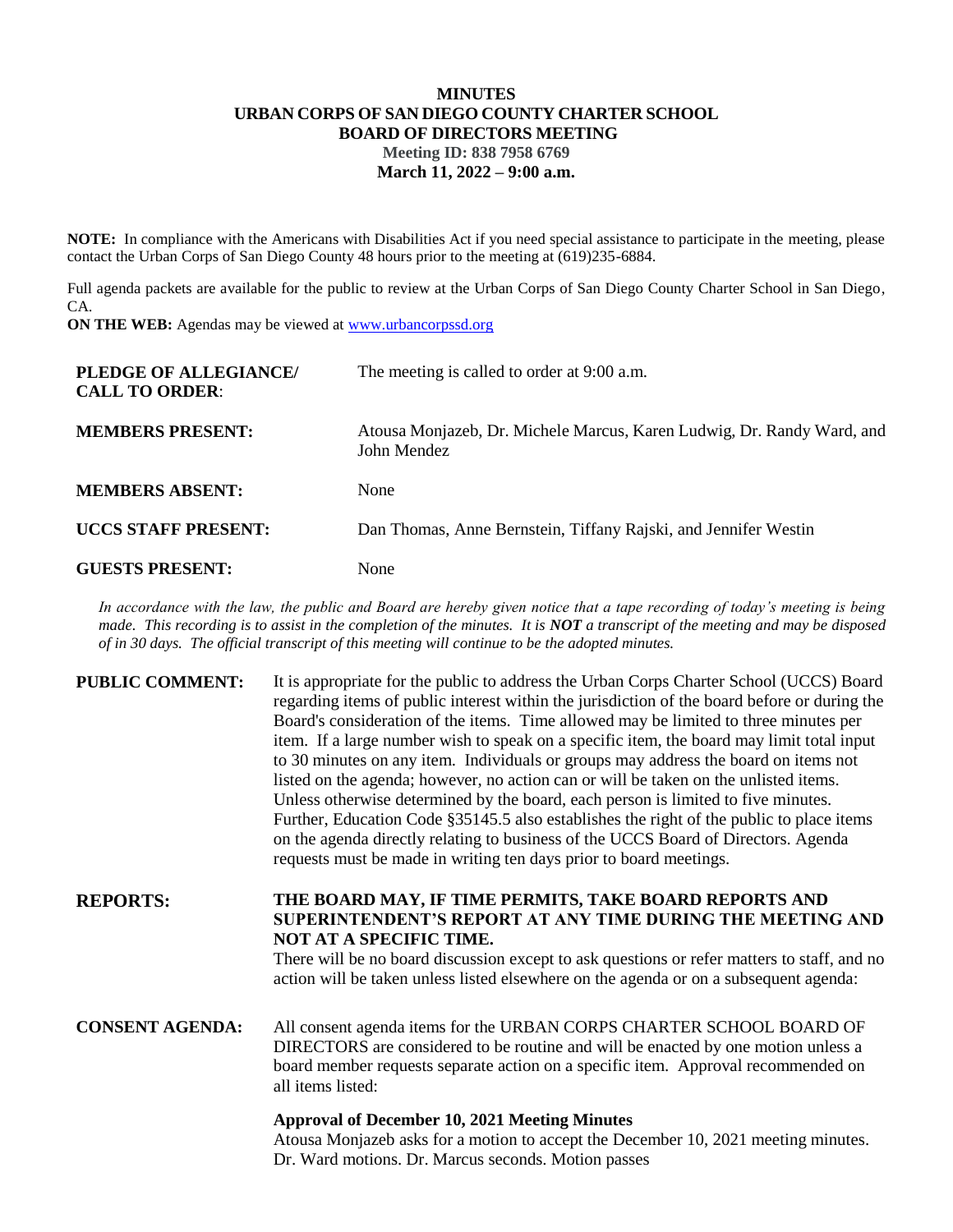## **OLD BUSINESS:** None

**NEW BUSINSS: 1.** Action Item—Re-election of Karen Ludwig

Dr. Marcus motions to approve the re-election of Ms. Ludwig. Ms. Monjazeb seconds. Motion passes.

**2.** Action Item—Approval of School Accountability Report Card (SARC) Ms. Monjazeb motions to approve the School Accountability Report Card. Dr. Marcus seconds. Motion passes.

**3.** Action Item—Approval of 2022-2023 School Calendar

Mr. Thomas pointed out there are substantial changes to the school calendar in terms of duty days for the teachers. Time off will be increased from four weeks to nine weeks; four weeks' vacation in summer; four weeks' in winter; and the week of Thanksgiving. In addition, Mr. Thomas added that he and Ms. Westin have been working on cost of living adjustments (COLA) for all UCCS employees and that UCCS has never implemented a COLA increase. He added that with the current rate of inflation the current salary steps result in no true increase in earning. The reduction in duty days coupled with significant salary increases is hoped to make UCCS more competitive in recruitment and retention of staff. Dr. Ward asks where UCCS stands in comparison to other area schools and asked that COLA increases be presented at the next meeting. Mr. Thomas responds that annual salaries are comparable to competitors', however contractual duty days are more at UCCS. Mr. Thomas did point out the upside of working at UCCS is that the classes sizes are much smaller compared to regular public schools; however, the number of working days can lead to burn out which is why he and Ms. Rajski adjusted the calendar. Mr. Mendez reiterated the request for salary increase information to be presented at the June meeting. Mr. Thomas concluded that he and Ms. Westin will prepare the presentation.

Ms. Monjazeb moves to accept the 2022-2023 School Calendar. Dr, Marcus seconds. Motion passes.

**4.** Action Item—Approval of Supplement to the Annual Update to the 2021-2022 LCAP.

Mr. Thomas stated it is a very generic document required by the State of California on how funding is expended. Much of the funding was spent on Instructional Aids. Mr. Thomas also offered existing staff additional supplementary pay for after- school remediation.

Dr. wards motions to approve the Supplement to the Annual Update. Ms. Monjazeb seconds. Motion passes.

**5.** Action Item—Approval of the 2022-2023 Lease Agreement between UCCS and Urban Corps.

Mr. Thomas explained the agreement is for the same amount as the prior lease agreement and is presented early for approval in order for Ms. Westin to have the information in time for the SB740 application. Ms. Ludwig states the agreement is well documented and Dr. Ward thanked staff for including the appraisal, which was very helpful when reviewing the agreement and making comparisons,

Ms. Monjazeb motions to approve the Lease Agreement. Dr. Marcus seconds. Motion passes.

**6.** Action Item—Approval of Second Interim Budget.

Ms. Westin stated LCFF revenue was increased to align with recently certified P-1 calculations of an ADA of 135.96. ADA was collected prior to the school's recent enrollment increase. To remain conservative, the budget is based on the current ADA of 135.96, however it is hoped that the Charter School will be able to increase ADA counts for the P-2 submission and will be funded at a higher rate for the school year.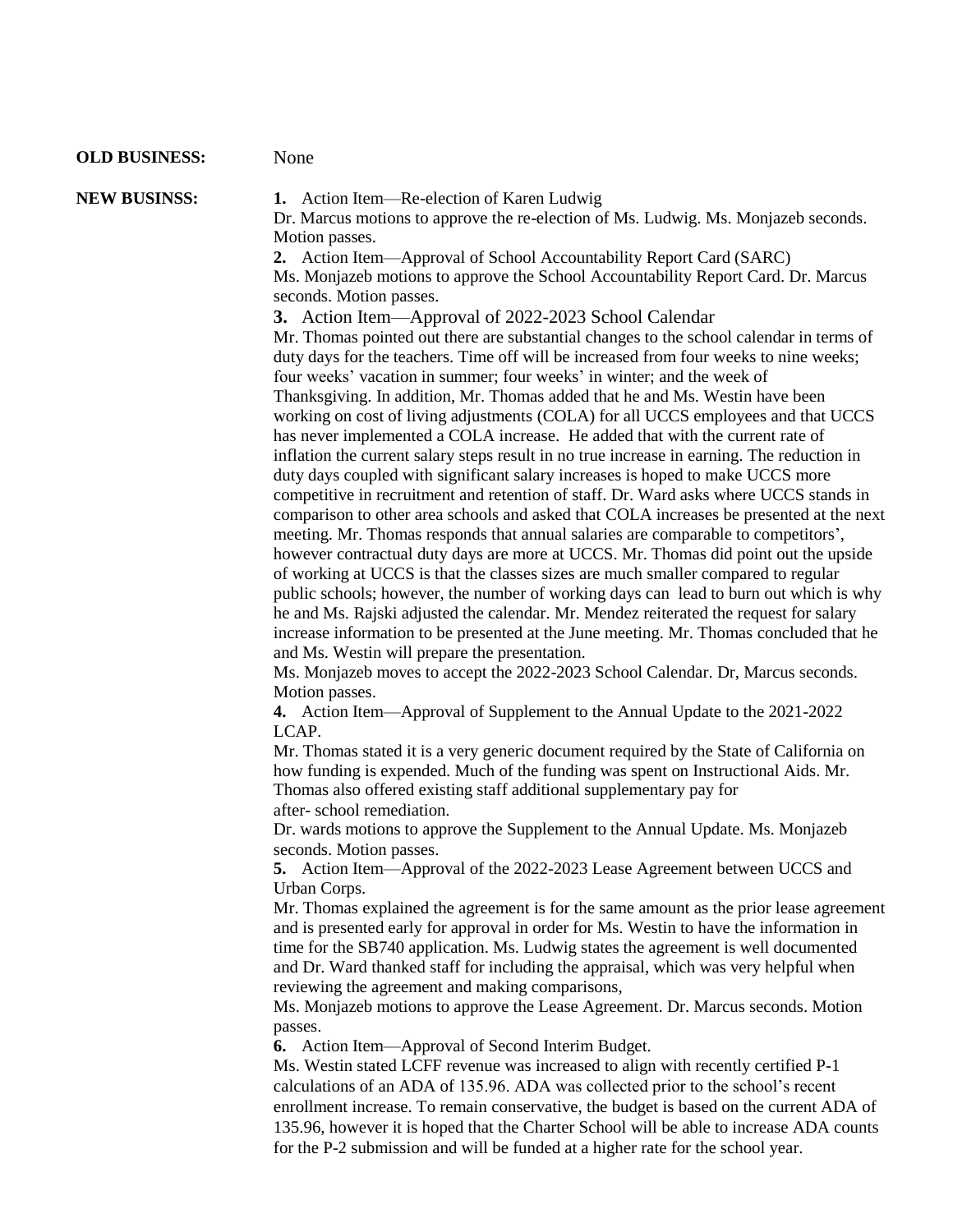Federal revenue saw adjustments for one-time federal child nutrition funds received by the school as well as adjustments to current allocations for the federal portions of the Expanded Learning Opportunity funding. State revenue saw several adjustments for the 2<sup>nd</sup> Interim. Lottery revenue estimates were increased to align with current projections based on known rates and ADA counts. There was also a correction made for the Expanded Learning Opportunities Grant for \$101,899 to remove this amount from the current year revenue as funds were received late last fiscal year.

## **Expenditures**

Ms. Westin stated there is a little fluidity in expenditures. There is an increase in classified salaries and decrease in certificated salaries since actual classified and certificated salaries for staff were leveraged with the one-time funding for COVID and charged to the Expanded Learning Opportunities and In-Person Instruction grants. Benefits are aligned to current projections for Health and Welfare costs with the most recent known information. Books and Supplies were reduced since funds previously used as a placeholder in the Expanded Learning Opportunity and In Person Instruction grants were allocated in other areas. Services and Operating Expenses show an increase to align with projected spending in restricted grants.

The First Interim Budget showed a large deficit of \$502,000. The Second Interim shows a deficit of \$482,000, however of this amount, \$183,753 is expected deficit spending from the in-person instruction and MTSS Sums Program. Since the First Interim, there is an overall reduction of \$203,883. Also included with the Second Interim is a multi-year projection which estimates revenue based on the LCFF calculator. The two-year projection is very conservative to ensure fiscal obligations are met and is calculated by using the current rate of funding, which was built on P1 enrollment prior to the current increase in enrollment. It is expected it will increase quite substantially because of increased enrollment. .

Salaries show step adjustments for staff but no COLA adjustments. Benefits show no increases to health and welfare costs however there are substantial increases in STRS and PERS, which have increased significantly. Dr. Ward asks Ms. Westin if revenue calculations are based solely on this year's ADA. Ms. Westin affirms and comments it is anticipated ADA will increase.

Ms. Westin concluded her presentation and stated UCCS currently shows a projected reserve of 27.89%. This declines to 12.73% in 2022-23 and -4.66% in 2023-2024 based on the current ADA Levels. She is expecting an increase in enrollment, which will avoid sharp declines once ADA increases, and indicates the school is moving in a positive direction and she expects a much more positive report to present at the board meeting in June.

Ms. Monjazeb motions to accept the Second Interim Budget. Dr. Marcus seconds. Motion passes.

## **INFORMATIONAL**

**ITEMS:** 1. Form 700—Ms. Monjazeb reminded members Form 700 should be completed by the end of the month..

> 2. SB579—Mr. Thomas explained SB579 will hold harmless charter schools to 2019- 2020 funding levels. The bill received unanimous Senate approval and is now in the lower house of the state legislature pending approval. UCCS has submitted letters of support for the bill.